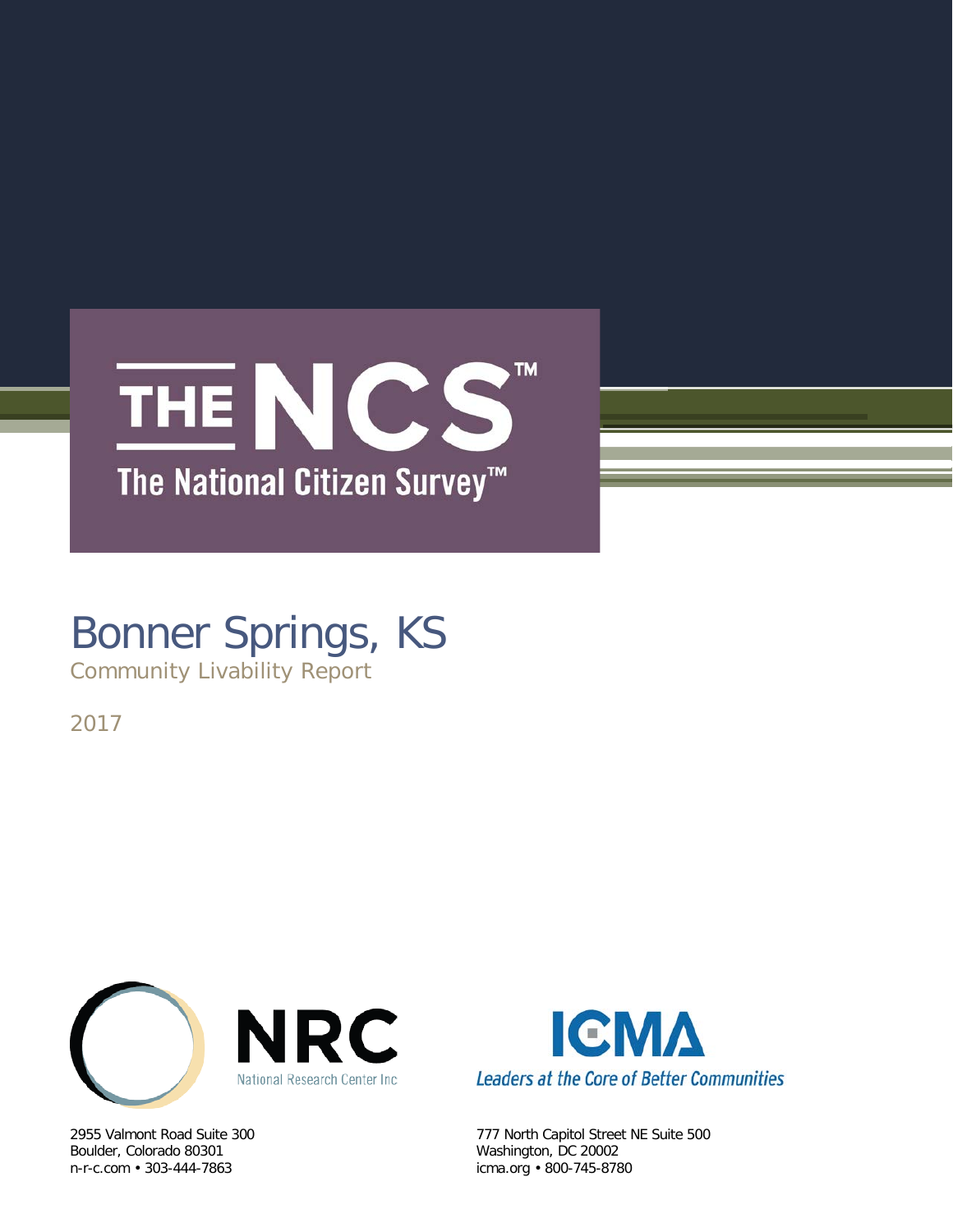## **Contents**



The National Citizen Survey™ © 2001-2017 National Research Center, Inc.

The NCS™ is presented by NRC in collaboration with ICMA.

NRC is a charter member of the AAPOR Transparency Initiative, providing clear disclosure of our sound and ethical survey research practices.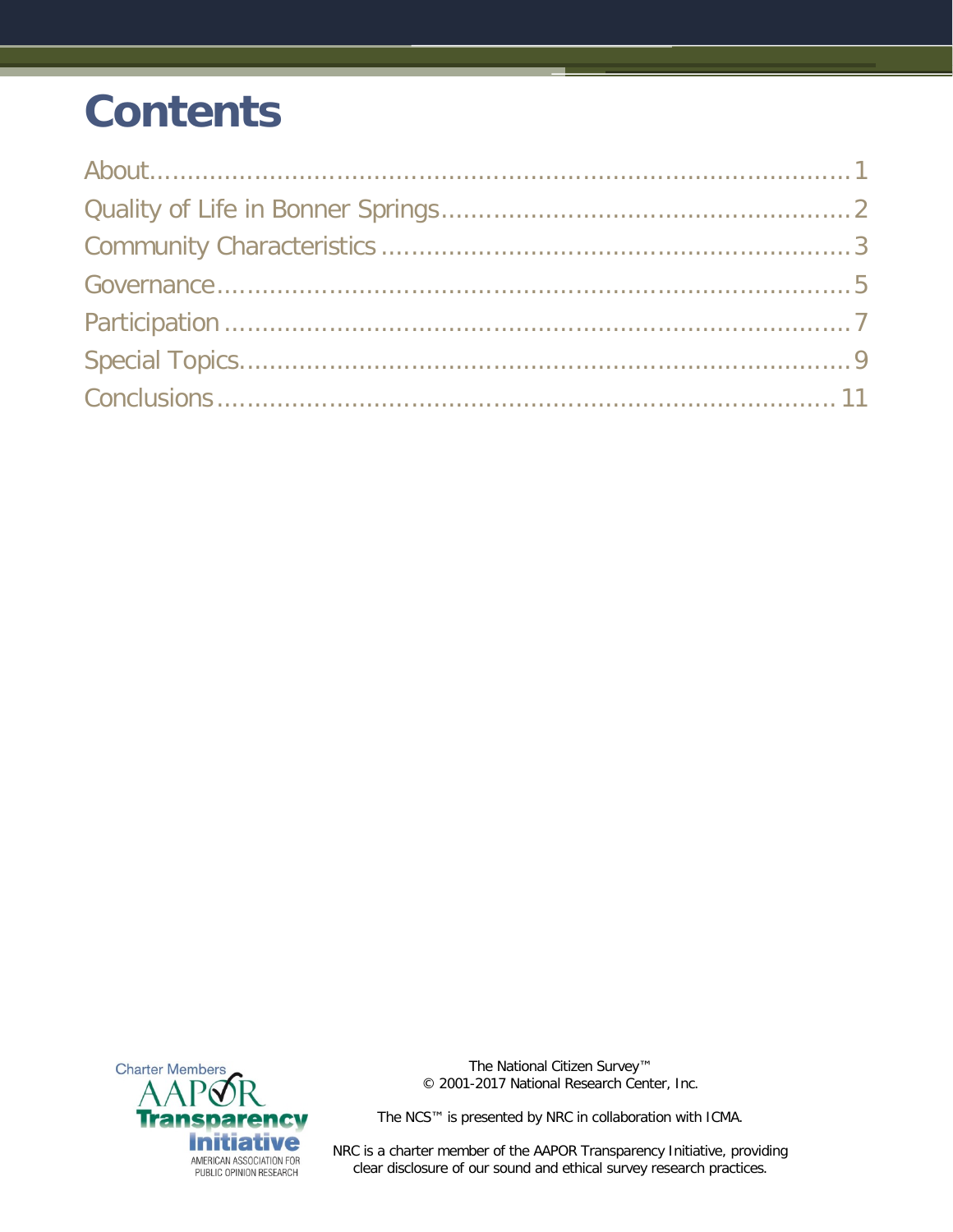### <span id="page-2-0"></span>**About**

The National Citizen Survey™ (The NCS) report is about the "livability" of Bonner Springs. The phrase "livable community" is used here to evoke a place that is not simply habitable, but that is desirable. It is not only where people do live, but where they want to live.

Great communities are partnerships of the government, private sector, community-based organizations and residents, all geographically connected. The NCS captures residents' opinions within the three pillars of a community (Community Characteristics, Governance and Participation) across eight central facets of community (Safety, Mobility, Natural Environment, Built Environment, Economy, Recreation and Wellness, Education and Enrichment and Community Engagement).

The Community Livability Report provides the opinions of a representative sample of 356 residents of the City of Bonner Springs. The margin of error around any reported percentage is 5% for the entire sample. The full description of methods used to garner these opinions can be found in the *Technical Appendices* provided under separate cover.

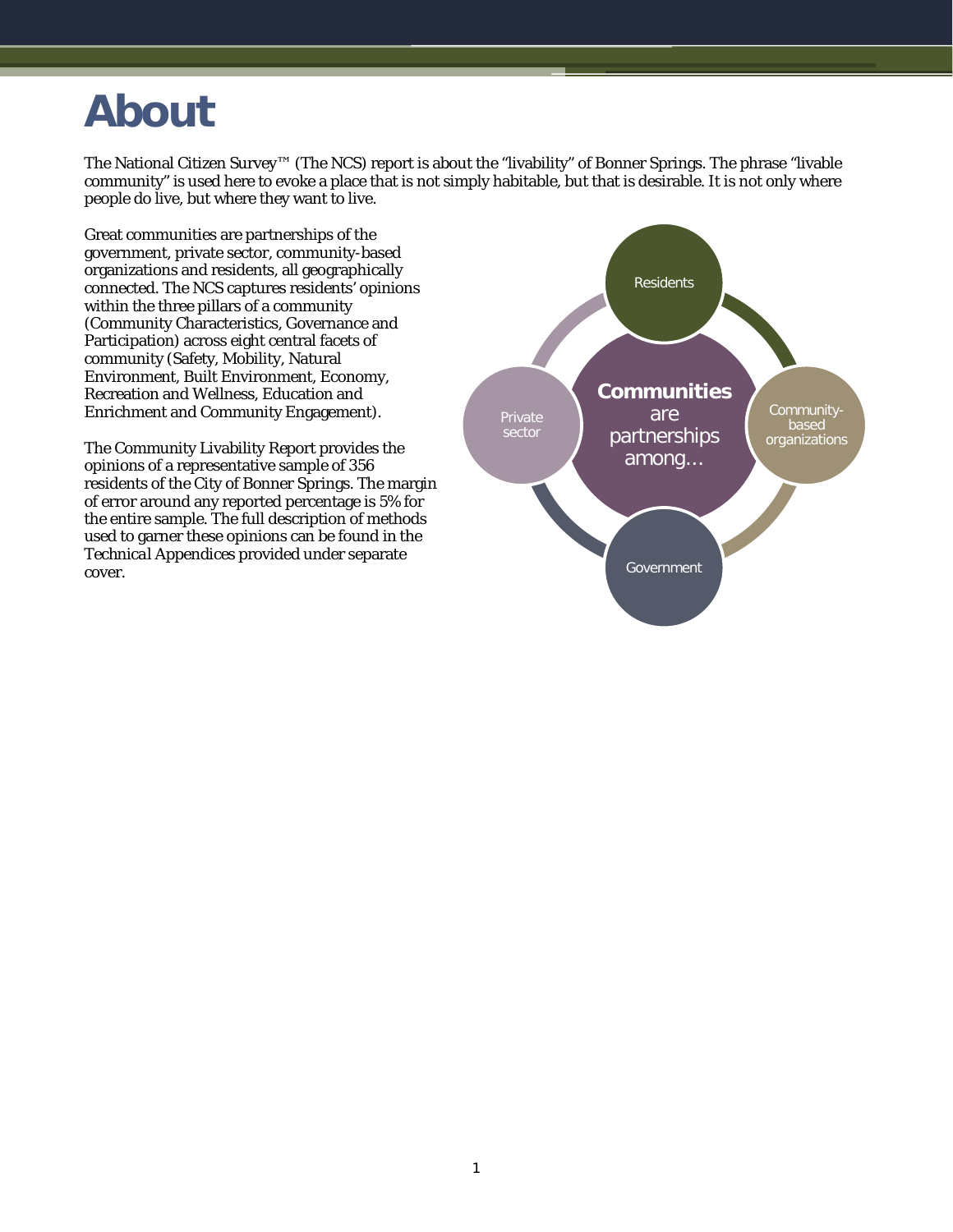## <span id="page-3-0"></span>**Quality of Life in Bonner Springs**

Most residents rated the quality of life in Bonner Springs as excellent or good. This rating was similar to the national benchmark (see Appendix B of the *Technical Appendices* provided under separate cover).

Shown below are the eight facets of community. The color of each community facet summarizes how residents rated it across the three sections of the survey that represent the pillars of a community – Community Characteristics, Governance and Participation. When most ratings across the three pillars were higher than the benchmark, the color for that facet is the darkest shade; when most ratings were lower than the benchmark, the color is the lightest shade. A mix of ratings (higher and lower than the benchmark) results in a color between the extremes. **Overall Quality of Life**



In addition to a summary of ratings, the image below includes one or more stars to indicate which community facets were the most important focus areas for the community in the coming two years, namely Safety and Economy. Ratings for all eight facets of community livability were positive and similar to other communities across the nation. This overview of the key aspects of community quality provides a quick summary of where residents see exceptionally strong performance and where performance offers the greatest opportunity for improvement. Linking quality to importance offers community members and leaders a view into the characteristics of the community that matter most and that seem to be working best.

Details that support these findings are contained in the remainder of this Livability Report, starting with the ratings for Community Characteristics, Governance and Participation and ending with results for Bonner Springs's unique questions.

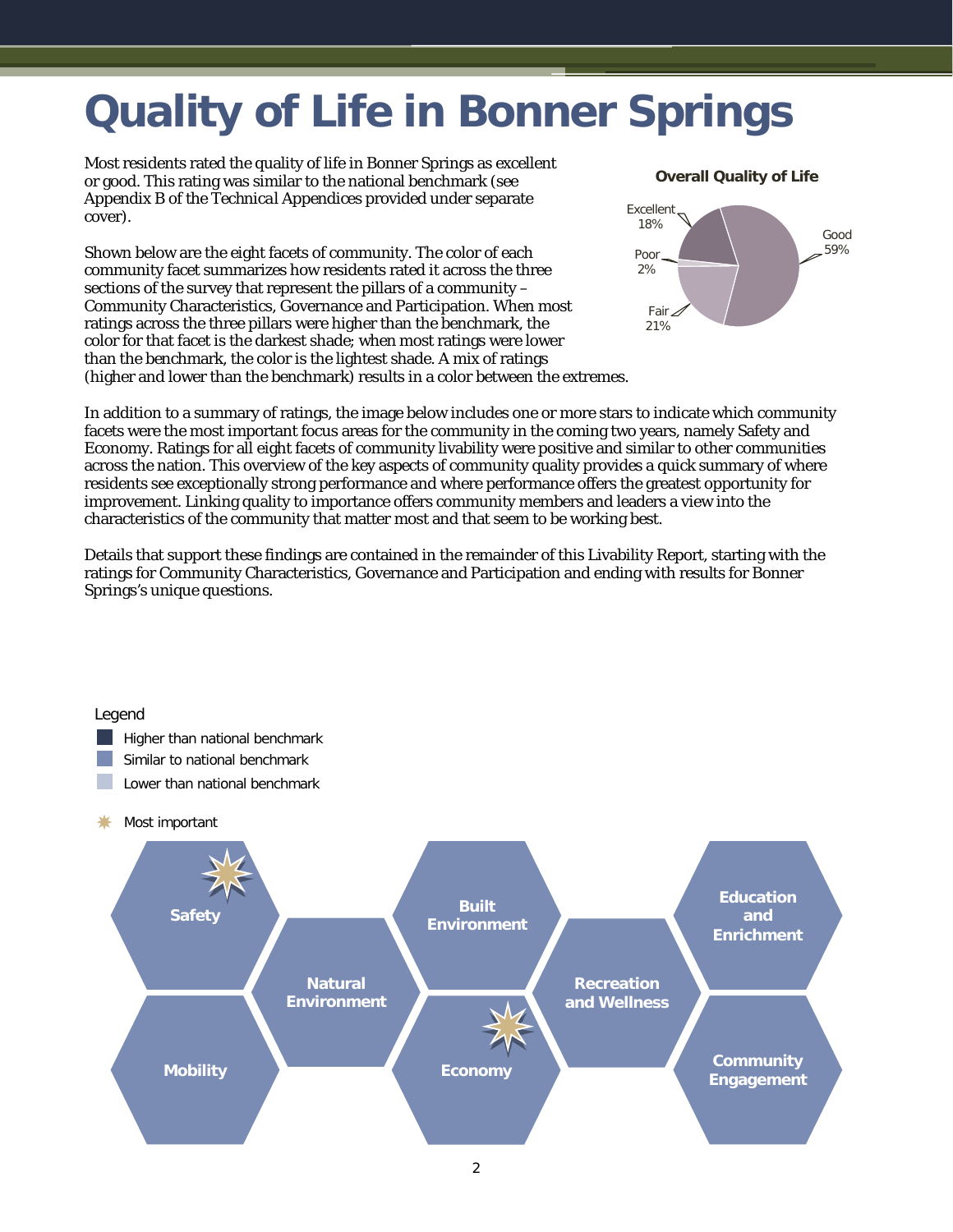### <span id="page-4-0"></span>**Community Characteristics**

#### What makes a community livable, attractive and a place where people want to be?

Overall quality of community life represents the natural ambience, services and amenities that make for an attractive community. How residents rate their overall quality of life is an indicator of the overall health of a community. In the case of Bonner Springs, 86% rated the City as an excellent or good place to live. Respondents' ratings of Bonner Springs as a place to live were similar to ratings in other communities across the nation.

In addition to rating the City as a place to live, respondents rated several aspects of community quality including Bonner Springs as a place to raise children and to retire, their neighborhood as a place to live, the overall image or reputation of Bonner Springs and its overall appearance. Ratings for each of these aspects were similar to the national benchmark with positive ratings from at least three in five residents.

Delving deeper into Community Characteristics, survey respondents rated over 40 features of the community within the eight facets of Community Livability. Overall, ratings for Community Characteristics varied. The facet of Mobility tended to receive ratings higher than the national benchmark. Notably, almost 9 in 10 residents rated overall ease of travel as excellent or good. Ratings for Safety, Built Environment and Community Engagement all tended to be similar to comparison communities. Ratings for Natural Environment, Economy, Recreation and Wellness, and Education and Enrichment tended to be similar to or lower than the national benchmark.



#### *Percent rating positively (e.g., excellent/good)* Comparison to national benchmark

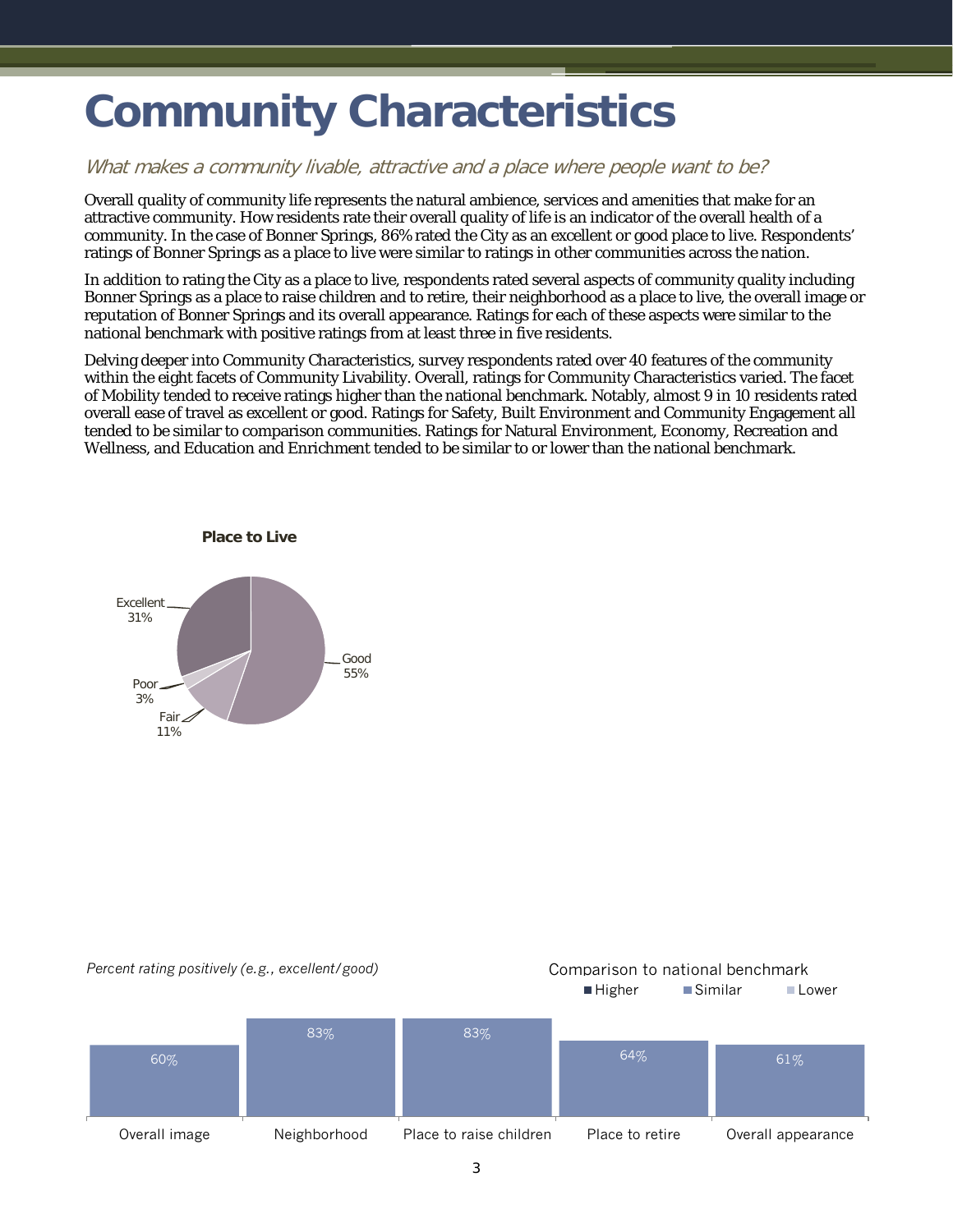#### The National Citizen Survey™

Figure 1: Aspects of Community Characteristics

| Overall feeling of safety<br>84%<br>(e.g., excellent/good,<br>Safe in neighborhood<br>94%<br>very/somewhat safe)<br>Safe downtown/commercial area<br>96%<br><b>MOBILITY</b><br>Overall ease of travel<br>89%<br>Paths and walking trails<br>58%<br>Ease of walking<br>66%<br><b>Higher</b><br>Travel by bicycle<br>55%<br>Travel by public transportation<br>58%<br>$\blacksquare$ Similar<br>Travel by car<br>91%<br>Lower<br>Public parking<br>75%<br>Traffic flow<br>78%<br>NATURAL ENVIRONMENT<br>Overall natural environment<br>74%<br>Cleanliness<br>60%<br><b>BUILT ENVIRONMENT</b><br>Overall built environment<br>51%<br>New development in Bonner Springs<br>45%<br>Affordable quality housing<br>54%<br>Housing options<br>49%<br>Public places<br>55%<br><b>ECONOMY</b><br>Overall economic health<br>44%<br>Vibrant downtown/commercial area<br>36%<br><b>Business and services</b><br>49%<br>46%<br>Cost of living<br>Shopping opportunities<br>40%<br>Employment opportunities<br>25%<br>Place to visit<br>55%<br>Place to work<br>46%<br>RECREATION AND WELLNESS<br>Health and wellness<br>54%<br>Preventive health services<br>42%<br>Health care<br>44%<br>Food<br>55%<br>Recreational opportunities<br>61%<br>Fitness opportunities<br>66%<br>EDUCATION AND ENRICHMENT<br>Education and enrichment opportunities<br>58%<br>Cultural/arts/music activities<br>39%<br>Adult education<br>37%<br>K-12 education<br>75%<br>Child care/preschool<br>44%<br><b>COMMUNITY ENGAGEMENT</b><br>Social events and activities<br>45%<br>Neighborliness<br>61%<br>Openness and acceptance<br>59%<br>Opportunities to participate in community matters<br>57%<br>Opportunities to volunteer<br>58% | Percent rating positively | <b>SAFETY</b> |  |  |  |  |
|---------------------------------------------------------------------------------------------------------------------------------------------------------------------------------------------------------------------------------------------------------------------------------------------------------------------------------------------------------------------------------------------------------------------------------------------------------------------------------------------------------------------------------------------------------------------------------------------------------------------------------------------------------------------------------------------------------------------------------------------------------------------------------------------------------------------------------------------------------------------------------------------------------------------------------------------------------------------------------------------------------------------------------------------------------------------------------------------------------------------------------------------------------------------------------------------------------------------------------------------------------------------------------------------------------------------------------------------------------------------------------------------------------------------------------------------------------------------------------------------------------------------------------------------------------------------------------------------------------------------------------------------------------------------------------------------------------|---------------------------|---------------|--|--|--|--|
|                                                                                                                                                                                                                                                                                                                                                                                                                                                                                                                                                                                                                                                                                                                                                                                                                                                                                                                                                                                                                                                                                                                                                                                                                                                                                                                                                                                                                                                                                                                                                                                                                                                                                                         |                           |               |  |  |  |  |
|                                                                                                                                                                                                                                                                                                                                                                                                                                                                                                                                                                                                                                                                                                                                                                                                                                                                                                                                                                                                                                                                                                                                                                                                                                                                                                                                                                                                                                                                                                                                                                                                                                                                                                         |                           |               |  |  |  |  |
|                                                                                                                                                                                                                                                                                                                                                                                                                                                                                                                                                                                                                                                                                                                                                                                                                                                                                                                                                                                                                                                                                                                                                                                                                                                                                                                                                                                                                                                                                                                                                                                                                                                                                                         |                           |               |  |  |  |  |
|                                                                                                                                                                                                                                                                                                                                                                                                                                                                                                                                                                                                                                                                                                                                                                                                                                                                                                                                                                                                                                                                                                                                                                                                                                                                                                                                                                                                                                                                                                                                                                                                                                                                                                         |                           |               |  |  |  |  |
|                                                                                                                                                                                                                                                                                                                                                                                                                                                                                                                                                                                                                                                                                                                                                                                                                                                                                                                                                                                                                                                                                                                                                                                                                                                                                                                                                                                                                                                                                                                                                                                                                                                                                                         | Comparison to national    |               |  |  |  |  |
|                                                                                                                                                                                                                                                                                                                                                                                                                                                                                                                                                                                                                                                                                                                                                                                                                                                                                                                                                                                                                                                                                                                                                                                                                                                                                                                                                                                                                                                                                                                                                                                                                                                                                                         | benchmark                 |               |  |  |  |  |
|                                                                                                                                                                                                                                                                                                                                                                                                                                                                                                                                                                                                                                                                                                                                                                                                                                                                                                                                                                                                                                                                                                                                                                                                                                                                                                                                                                                                                                                                                                                                                                                                                                                                                                         |                           |               |  |  |  |  |
|                                                                                                                                                                                                                                                                                                                                                                                                                                                                                                                                                                                                                                                                                                                                                                                                                                                                                                                                                                                                                                                                                                                                                                                                                                                                                                                                                                                                                                                                                                                                                                                                                                                                                                         |                           |               |  |  |  |  |
|                                                                                                                                                                                                                                                                                                                                                                                                                                                                                                                                                                                                                                                                                                                                                                                                                                                                                                                                                                                                                                                                                                                                                                                                                                                                                                                                                                                                                                                                                                                                                                                                                                                                                                         |                           |               |  |  |  |  |
|                                                                                                                                                                                                                                                                                                                                                                                                                                                                                                                                                                                                                                                                                                                                                                                                                                                                                                                                                                                                                                                                                                                                                                                                                                                                                                                                                                                                                                                                                                                                                                                                                                                                                                         |                           |               |  |  |  |  |
|                                                                                                                                                                                                                                                                                                                                                                                                                                                                                                                                                                                                                                                                                                                                                                                                                                                                                                                                                                                                                                                                                                                                                                                                                                                                                                                                                                                                                                                                                                                                                                                                                                                                                                         |                           |               |  |  |  |  |
|                                                                                                                                                                                                                                                                                                                                                                                                                                                                                                                                                                                                                                                                                                                                                                                                                                                                                                                                                                                                                                                                                                                                                                                                                                                                                                                                                                                                                                                                                                                                                                                                                                                                                                         |                           |               |  |  |  |  |
|                                                                                                                                                                                                                                                                                                                                                                                                                                                                                                                                                                                                                                                                                                                                                                                                                                                                                                                                                                                                                                                                                                                                                                                                                                                                                                                                                                                                                                                                                                                                                                                                                                                                                                         |                           |               |  |  |  |  |
|                                                                                                                                                                                                                                                                                                                                                                                                                                                                                                                                                                                                                                                                                                                                                                                                                                                                                                                                                                                                                                                                                                                                                                                                                                                                                                                                                                                                                                                                                                                                                                                                                                                                                                         |                           |               |  |  |  |  |
|                                                                                                                                                                                                                                                                                                                                                                                                                                                                                                                                                                                                                                                                                                                                                                                                                                                                                                                                                                                                                                                                                                                                                                                                                                                                                                                                                                                                                                                                                                                                                                                                                                                                                                         |                           |               |  |  |  |  |
|                                                                                                                                                                                                                                                                                                                                                                                                                                                                                                                                                                                                                                                                                                                                                                                                                                                                                                                                                                                                                                                                                                                                                                                                                                                                                                                                                                                                                                                                                                                                                                                                                                                                                                         |                           |               |  |  |  |  |
|                                                                                                                                                                                                                                                                                                                                                                                                                                                                                                                                                                                                                                                                                                                                                                                                                                                                                                                                                                                                                                                                                                                                                                                                                                                                                                                                                                                                                                                                                                                                                                                                                                                                                                         |                           |               |  |  |  |  |
|                                                                                                                                                                                                                                                                                                                                                                                                                                                                                                                                                                                                                                                                                                                                                                                                                                                                                                                                                                                                                                                                                                                                                                                                                                                                                                                                                                                                                                                                                                                                                                                                                                                                                                         |                           |               |  |  |  |  |
|                                                                                                                                                                                                                                                                                                                                                                                                                                                                                                                                                                                                                                                                                                                                                                                                                                                                                                                                                                                                                                                                                                                                                                                                                                                                                                                                                                                                                                                                                                                                                                                                                                                                                                         |                           |               |  |  |  |  |
|                                                                                                                                                                                                                                                                                                                                                                                                                                                                                                                                                                                                                                                                                                                                                                                                                                                                                                                                                                                                                                                                                                                                                                                                                                                                                                                                                                                                                                                                                                                                                                                                                                                                                                         |                           |               |  |  |  |  |
|                                                                                                                                                                                                                                                                                                                                                                                                                                                                                                                                                                                                                                                                                                                                                                                                                                                                                                                                                                                                                                                                                                                                                                                                                                                                                                                                                                                                                                                                                                                                                                                                                                                                                                         |                           |               |  |  |  |  |
|                                                                                                                                                                                                                                                                                                                                                                                                                                                                                                                                                                                                                                                                                                                                                                                                                                                                                                                                                                                                                                                                                                                                                                                                                                                                                                                                                                                                                                                                                                                                                                                                                                                                                                         |                           |               |  |  |  |  |
|                                                                                                                                                                                                                                                                                                                                                                                                                                                                                                                                                                                                                                                                                                                                                                                                                                                                                                                                                                                                                                                                                                                                                                                                                                                                                                                                                                                                                                                                                                                                                                                                                                                                                                         |                           |               |  |  |  |  |
|                                                                                                                                                                                                                                                                                                                                                                                                                                                                                                                                                                                                                                                                                                                                                                                                                                                                                                                                                                                                                                                                                                                                                                                                                                                                                                                                                                                                                                                                                                                                                                                                                                                                                                         |                           |               |  |  |  |  |
|                                                                                                                                                                                                                                                                                                                                                                                                                                                                                                                                                                                                                                                                                                                                                                                                                                                                                                                                                                                                                                                                                                                                                                                                                                                                                                                                                                                                                                                                                                                                                                                                                                                                                                         |                           |               |  |  |  |  |
|                                                                                                                                                                                                                                                                                                                                                                                                                                                                                                                                                                                                                                                                                                                                                                                                                                                                                                                                                                                                                                                                                                                                                                                                                                                                                                                                                                                                                                                                                                                                                                                                                                                                                                         |                           |               |  |  |  |  |
|                                                                                                                                                                                                                                                                                                                                                                                                                                                                                                                                                                                                                                                                                                                                                                                                                                                                                                                                                                                                                                                                                                                                                                                                                                                                                                                                                                                                                                                                                                                                                                                                                                                                                                         |                           |               |  |  |  |  |
|                                                                                                                                                                                                                                                                                                                                                                                                                                                                                                                                                                                                                                                                                                                                                                                                                                                                                                                                                                                                                                                                                                                                                                                                                                                                                                                                                                                                                                                                                                                                                                                                                                                                                                         |                           |               |  |  |  |  |
|                                                                                                                                                                                                                                                                                                                                                                                                                                                                                                                                                                                                                                                                                                                                                                                                                                                                                                                                                                                                                                                                                                                                                                                                                                                                                                                                                                                                                                                                                                                                                                                                                                                                                                         |                           |               |  |  |  |  |
|                                                                                                                                                                                                                                                                                                                                                                                                                                                                                                                                                                                                                                                                                                                                                                                                                                                                                                                                                                                                                                                                                                                                                                                                                                                                                                                                                                                                                                                                                                                                                                                                                                                                                                         |                           |               |  |  |  |  |
|                                                                                                                                                                                                                                                                                                                                                                                                                                                                                                                                                                                                                                                                                                                                                                                                                                                                                                                                                                                                                                                                                                                                                                                                                                                                                                                                                                                                                                                                                                                                                                                                                                                                                                         |                           |               |  |  |  |  |
|                                                                                                                                                                                                                                                                                                                                                                                                                                                                                                                                                                                                                                                                                                                                                                                                                                                                                                                                                                                                                                                                                                                                                                                                                                                                                                                                                                                                                                                                                                                                                                                                                                                                                                         |                           |               |  |  |  |  |
|                                                                                                                                                                                                                                                                                                                                                                                                                                                                                                                                                                                                                                                                                                                                                                                                                                                                                                                                                                                                                                                                                                                                                                                                                                                                                                                                                                                                                                                                                                                                                                                                                                                                                                         |                           |               |  |  |  |  |
|                                                                                                                                                                                                                                                                                                                                                                                                                                                                                                                                                                                                                                                                                                                                                                                                                                                                                                                                                                                                                                                                                                                                                                                                                                                                                                                                                                                                                                                                                                                                                                                                                                                                                                         |                           |               |  |  |  |  |
|                                                                                                                                                                                                                                                                                                                                                                                                                                                                                                                                                                                                                                                                                                                                                                                                                                                                                                                                                                                                                                                                                                                                                                                                                                                                                                                                                                                                                                                                                                                                                                                                                                                                                                         |                           |               |  |  |  |  |
|                                                                                                                                                                                                                                                                                                                                                                                                                                                                                                                                                                                                                                                                                                                                                                                                                                                                                                                                                                                                                                                                                                                                                                                                                                                                                                                                                                                                                                                                                                                                                                                                                                                                                                         |                           |               |  |  |  |  |
|                                                                                                                                                                                                                                                                                                                                                                                                                                                                                                                                                                                                                                                                                                                                                                                                                                                                                                                                                                                                                                                                                                                                                                                                                                                                                                                                                                                                                                                                                                                                                                                                                                                                                                         |                           |               |  |  |  |  |
|                                                                                                                                                                                                                                                                                                                                                                                                                                                                                                                                                                                                                                                                                                                                                                                                                                                                                                                                                                                                                                                                                                                                                                                                                                                                                                                                                                                                                                                                                                                                                                                                                                                                                                         |                           |               |  |  |  |  |
|                                                                                                                                                                                                                                                                                                                                                                                                                                                                                                                                                                                                                                                                                                                                                                                                                                                                                                                                                                                                                                                                                                                                                                                                                                                                                                                                                                                                                                                                                                                                                                                                                                                                                                         |                           |               |  |  |  |  |
|                                                                                                                                                                                                                                                                                                                                                                                                                                                                                                                                                                                                                                                                                                                                                                                                                                                                                                                                                                                                                                                                                                                                                                                                                                                                                                                                                                                                                                                                                                                                                                                                                                                                                                         |                           |               |  |  |  |  |
|                                                                                                                                                                                                                                                                                                                                                                                                                                                                                                                                                                                                                                                                                                                                                                                                                                                                                                                                                                                                                                                                                                                                                                                                                                                                                                                                                                                                                                                                                                                                                                                                                                                                                                         |                           |               |  |  |  |  |
|                                                                                                                                                                                                                                                                                                                                                                                                                                                                                                                                                                                                                                                                                                                                                                                                                                                                                                                                                                                                                                                                                                                                                                                                                                                                                                                                                                                                                                                                                                                                                                                                                                                                                                         |                           |               |  |  |  |  |
|                                                                                                                                                                                                                                                                                                                                                                                                                                                                                                                                                                                                                                                                                                                                                                                                                                                                                                                                                                                                                                                                                                                                                                                                                                                                                                                                                                                                                                                                                                                                                                                                                                                                                                         |                           |               |  |  |  |  |
|                                                                                                                                                                                                                                                                                                                                                                                                                                                                                                                                                                                                                                                                                                                                                                                                                                                                                                                                                                                                                                                                                                                                                                                                                                                                                                                                                                                                                                                                                                                                                                                                                                                                                                         |                           |               |  |  |  |  |
|                                                                                                                                                                                                                                                                                                                                                                                                                                                                                                                                                                                                                                                                                                                                                                                                                                                                                                                                                                                                                                                                                                                                                                                                                                                                                                                                                                                                                                                                                                                                                                                                                                                                                                         |                           |               |  |  |  |  |
|                                                                                                                                                                                                                                                                                                                                                                                                                                                                                                                                                                                                                                                                                                                                                                                                                                                                                                                                                                                                                                                                                                                                                                                                                                                                                                                                                                                                                                                                                                                                                                                                                                                                                                         |                           |               |  |  |  |  |
|                                                                                                                                                                                                                                                                                                                                                                                                                                                                                                                                                                                                                                                                                                                                                                                                                                                                                                                                                                                                                                                                                                                                                                                                                                                                                                                                                                                                                                                                                                                                                                                                                                                                                                         |                           |               |  |  |  |  |
|                                                                                                                                                                                                                                                                                                                                                                                                                                                                                                                                                                                                                                                                                                                                                                                                                                                                                                                                                                                                                                                                                                                                                                                                                                                                                                                                                                                                                                                                                                                                                                                                                                                                                                         |                           |               |  |  |  |  |
|                                                                                                                                                                                                                                                                                                                                                                                                                                                                                                                                                                                                                                                                                                                                                                                                                                                                                                                                                                                                                                                                                                                                                                                                                                                                                                                                                                                                                                                                                                                                                                                                                                                                                                         |                           |               |  |  |  |  |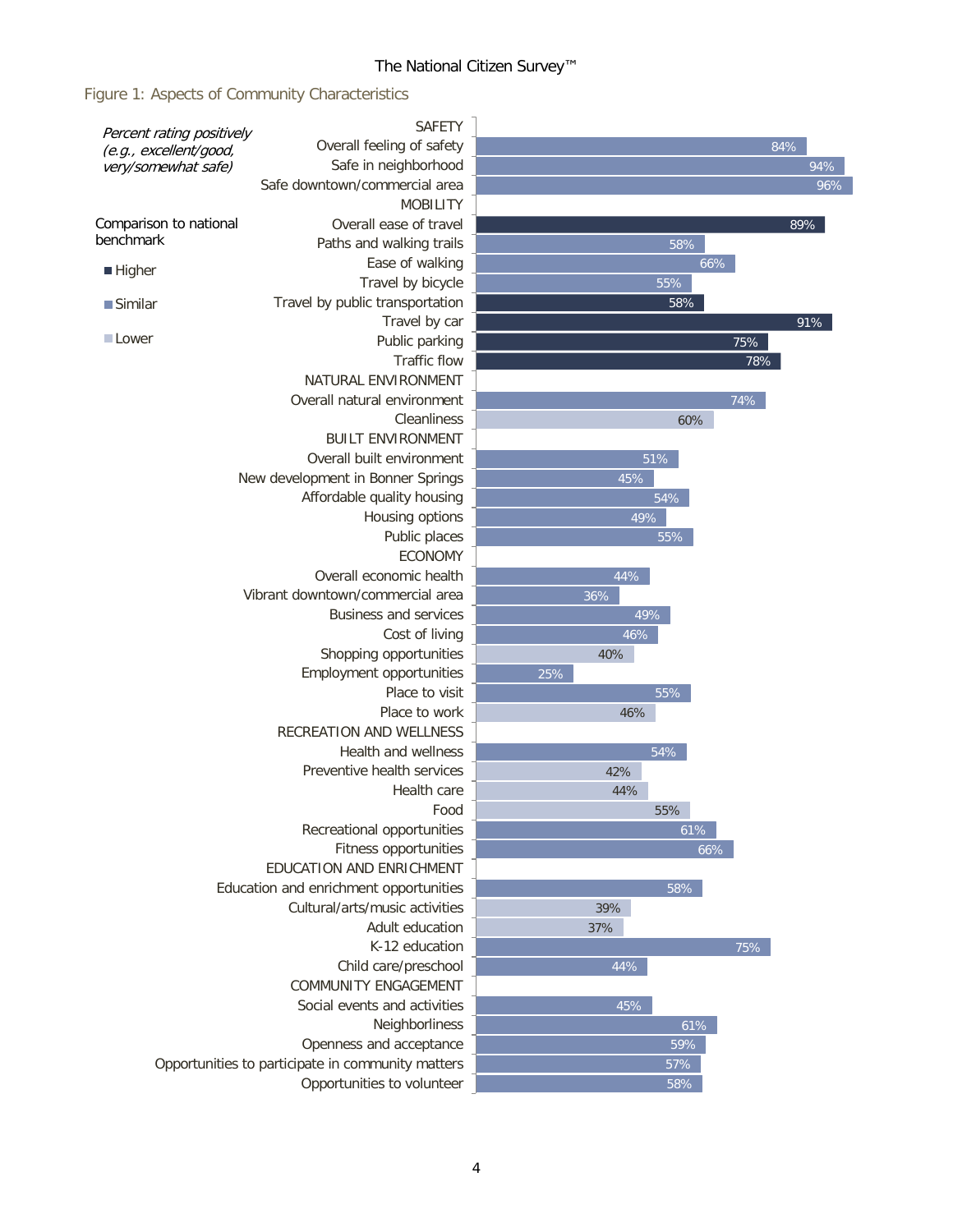### <span id="page-6-0"></span>**Governance**

#### How well does the government of Bonner Springs meet the needs and expectations of its residents?

The overall quality of the services provided by Bonner Springs as well as the manner in which these services is provided are key components of how residents rate their quality of life. Close to three-quarters of residents rated the overall quality of services provided by the City of Bonner Springs as excellent or good. Ratings for City services as well as services provided by the Federal Government were similar to the national benchmark.

Survey respondents also rated various aspects of Bonner Springs's leadership and governance, including overall direction of Bonner Springs, confidence in local leaders and the value of services for taxes paid. In general, about half of residents rated each aspect positively. All ratings were similar to other communities nationwide.

Respondents evaluated over 30 individual services and amenities available in Bonner Springs. By and large, residents rated these services similarly to other communities across the nation. Within the facet of Natural Environment however, ratings tended to be similar to or lower than the national benchmark. Among the highest rated services in Bonner Springs were Safety services including fire and ambulance/EMS as well as Recreation and Wellness services. Additionally, almost all residents rated services related to public libraries positively.

#### **Overall Quality of City Services**



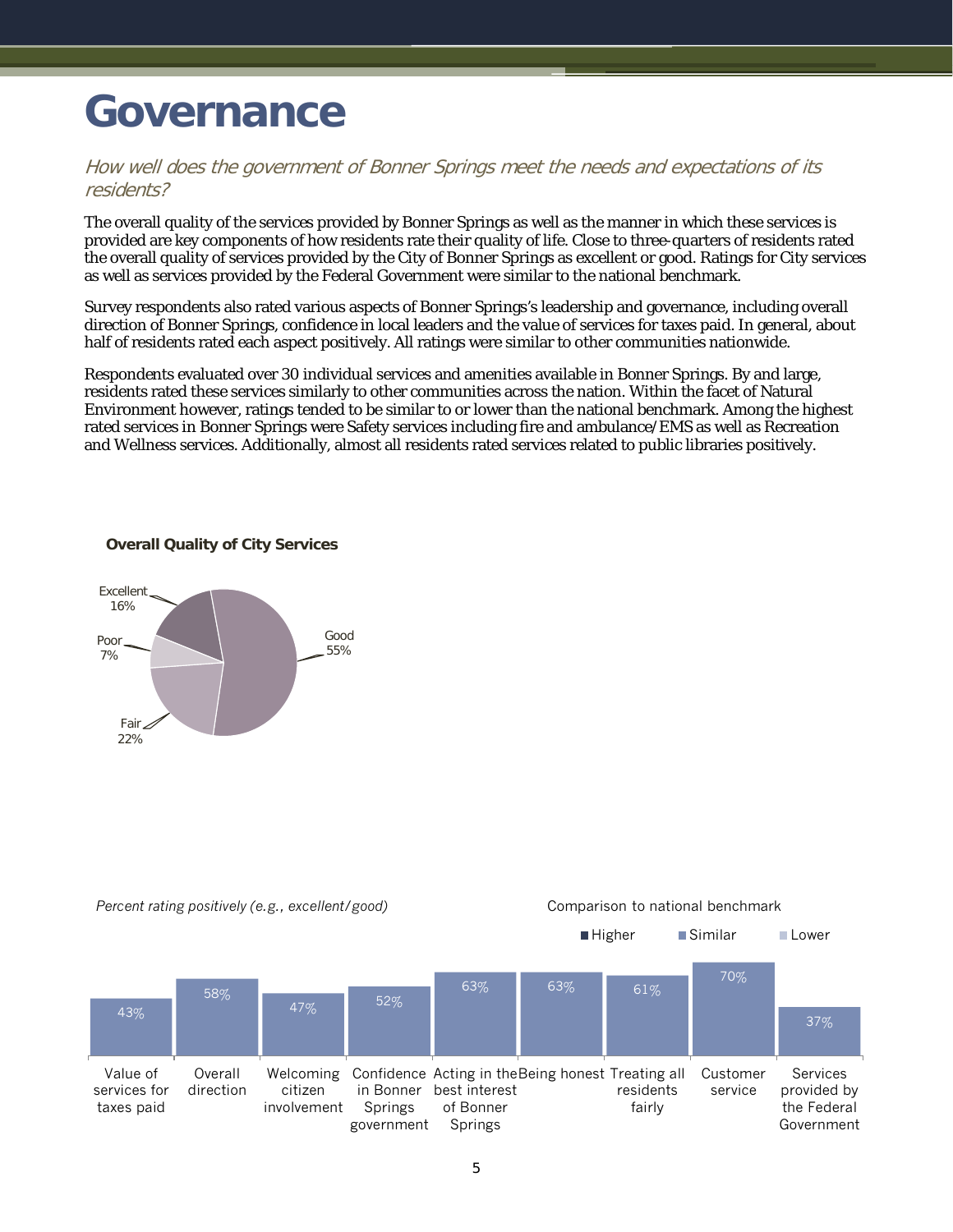#### Figure 2: Aspects of Governance

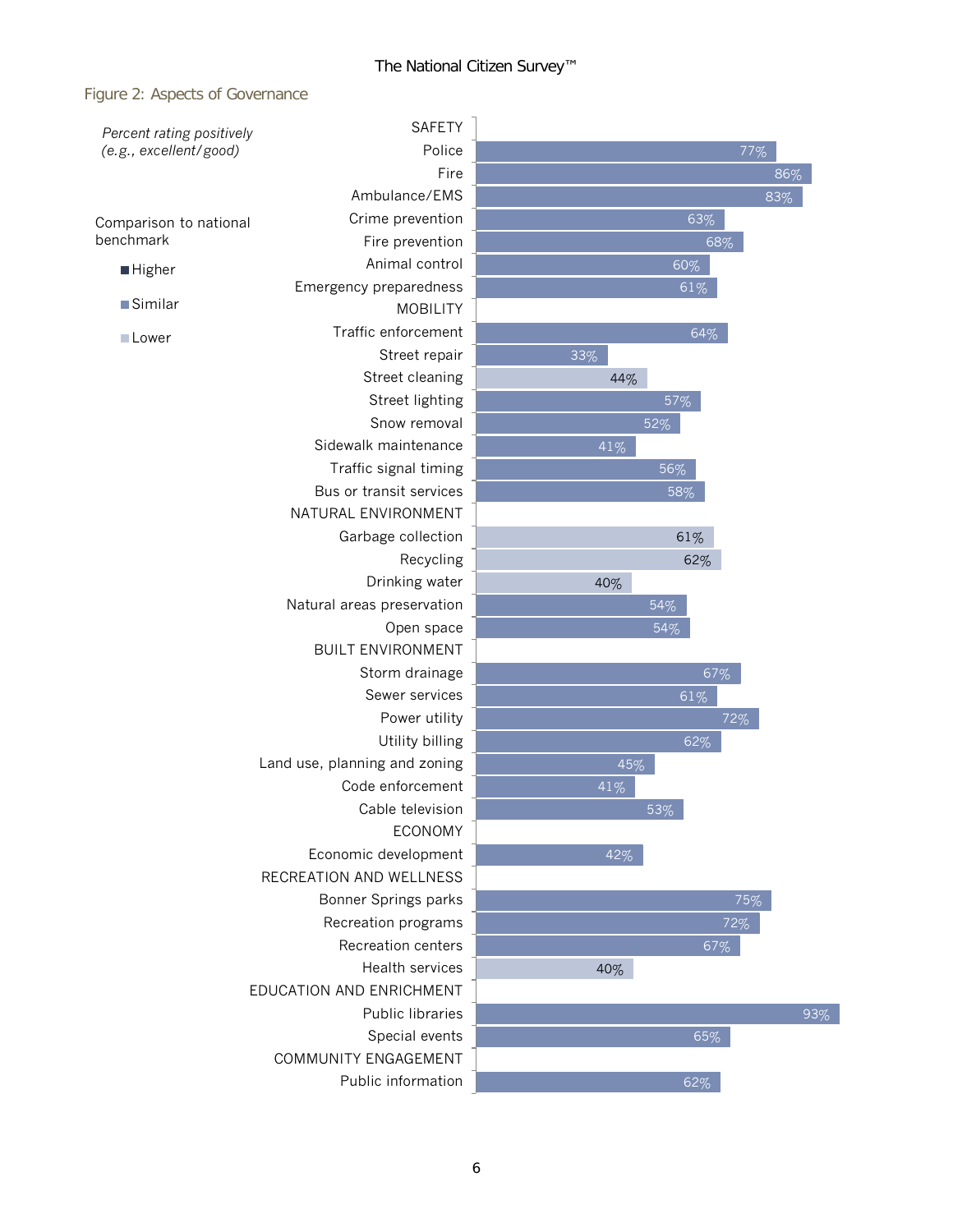### <span id="page-8-0"></span>**Participation**

#### Are the residents of Bonner Springs connected to the community and each other?

An engaged community harnesses its most valuable resource, its residents. The connections and trust among residents, government, businesses and other organizations help to create a sense of community, a shared sense of membership, belonging and history. About 7 in 10 residents rated the sense of community in Bonner Springs as excellent or good. A strong majority of residents reported they would recommend living in Bonner Springs and plan to live in Bonner Springs for the next five years. Additionally, about half of residents reported having contacted a Bonner Springs employee within the last 12 months. All these levels of participation were similar to the national benchmark.

The survey included over 30 activities and behaviors for which respondents indicated how often they participated in or performed each, if at all. Overall, the extent to which respondents participated in these activities tended to be similar to the activity levels of residents in other communities.

Levels of participation in Bonner Springs were highest within the facets of Natural Environment and Recreation and Wellness. Participation was varied within the facets of Mobility and Economy. Residents of Bonner Springs tended to participate in all other activities at levels similar to the national benchmark.



**Sense of Community**

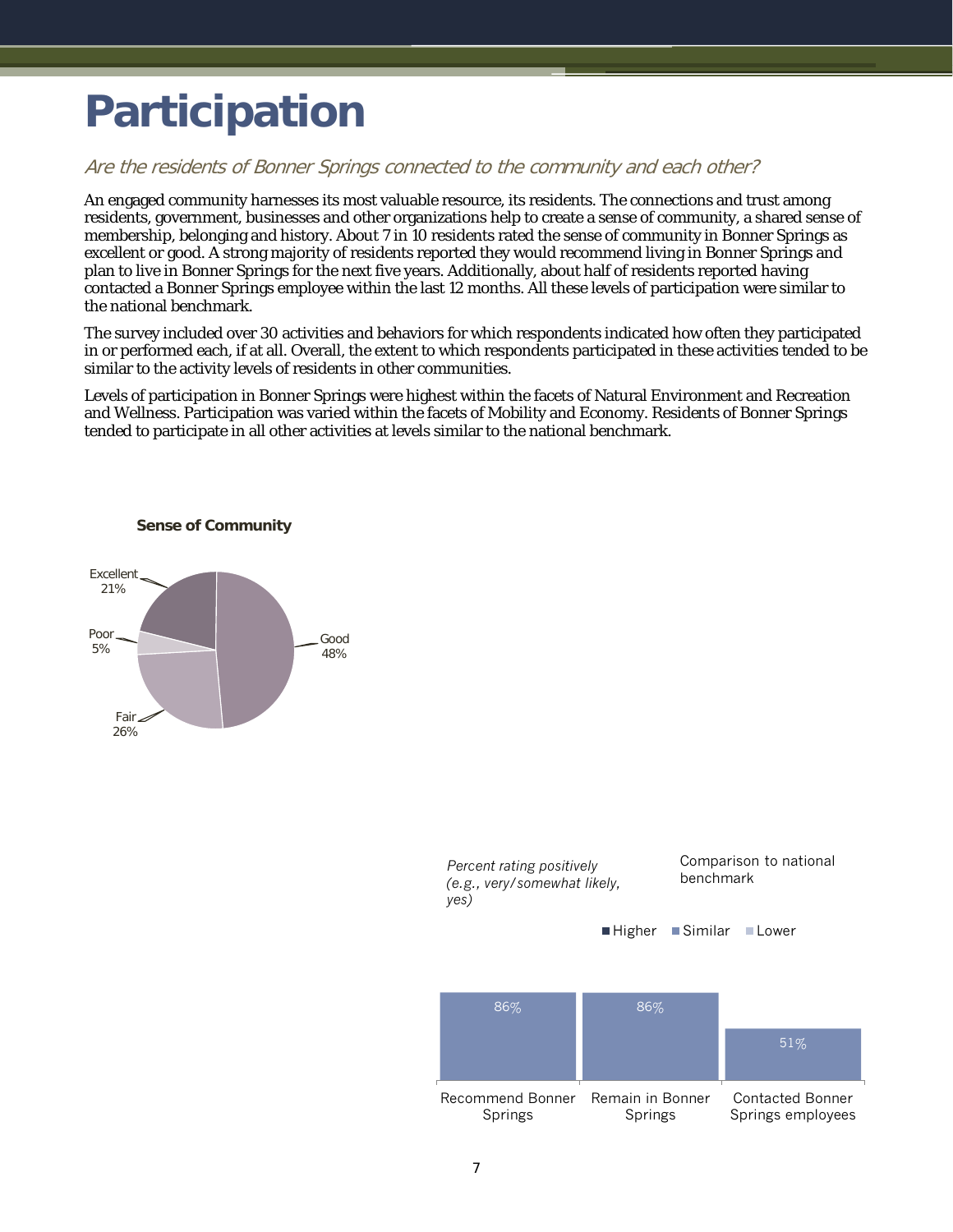

| Percent rating positively                              | <b>SAFETY</b>                                 |     |  |
|--------------------------------------------------------|-----------------------------------------------|-----|--|
| (e.g., yes, more than<br>once a month,                 | Did NOT report a crime                        |     |  |
| always/sometimes)                                      | <b>MOBILITY</b>                               |     |  |
|                                                        | Used public transportation instead of driving | 9%  |  |
| Comparison to national<br>benchmark                    | Walked or biked instead of driving            |     |  |
| ■ Higher                                               | NATURAL ENVIRONMENT                           |     |  |
| <b>Similar</b>                                         | Conserved water                               |     |  |
|                                                        | Made home more energy efficient               |     |  |
| <b>Lower</b>                                           | Recycled at home                              |     |  |
|                                                        | <b>BUILT ENVIRONMENT</b>                      |     |  |
| Did NOT observe a code violation                       |                                               | 45% |  |
|                                                        | NOT under housing cost stress                 |     |  |
|                                                        |                                               |     |  |
| Purchased goods or services in Bonner Springs          |                                               |     |  |
| Economy will have positive impact on income            | 34%                                           |     |  |
|                                                        | 30%                                           |     |  |
|                                                        |                                               |     |  |
| Used Bonner Springs recreation centers                 |                                               |     |  |
|                                                        |                                               |     |  |
| Ate 5 portions of fruits and vegetables                |                                               |     |  |
| Participated in moderate or vigorous physical activity |                                               |     |  |
|                                                        |                                               |     |  |
|                                                        |                                               |     |  |
| Used Bonner Springs public libraries                   |                                               |     |  |
|                                                        | Attended a Bonner Springs-sponsored event     |     |  |
|                                                        | COMMUNITY ENGAGEMENT                          |     |  |
| Campaigned for an issue, cause or candidate            | 20%                                           |     |  |
|                                                        | Contacted Bonner Springs elected officials    | 26% |  |
|                                                        | 37%                                           |     |  |
|                                                        | 25%                                           |     |  |
|                                                        |                                               |     |  |
|                                                        |                                               |     |  |
|                                                        | 21%                                           |     |  |
|                                                        | 12%                                           |     |  |
|                                                        |                                               |     |  |
|                                                        |                                               |     |  |

88% 83% 93% 62% 72% 58% 81% 80% 80% 57% 98% 75% 76%

71%

68%

59%

78%

83%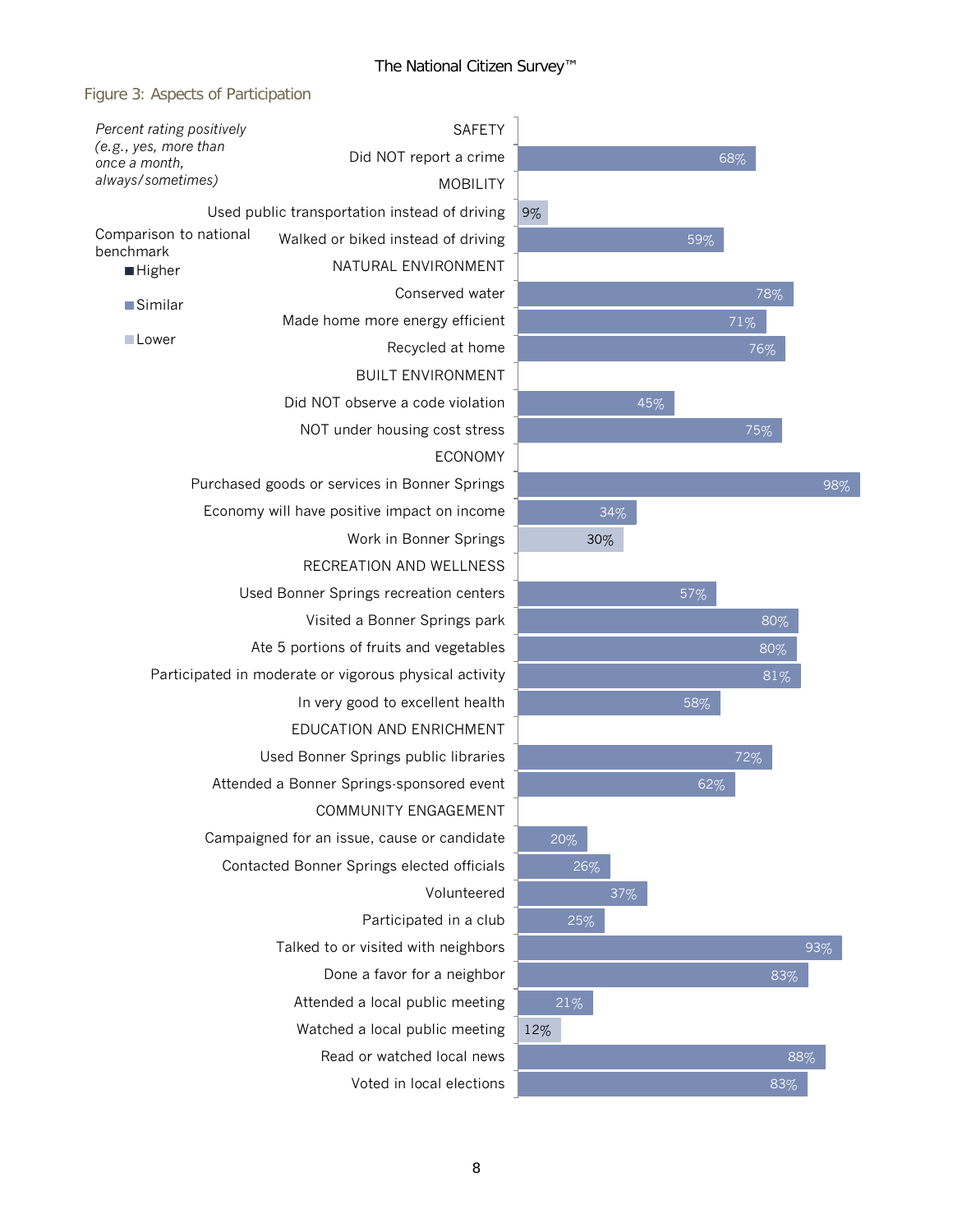## <span id="page-10-0"></span>**Special Topics**

The City of Bonner Springs included three questions of special interest on The NCS. Topics included sources of information, focus areas for City projects and blight in the city. When asked for their preferred source of information about the City's government, activities, events and services, at least four in five residents preferred word-of-mouth and the City website over other available sources of information.

#### Figure 4: Sources of Information

Please indicate how much of a source, if at all, you consider each of the following to be for obtaining information about the City government and its activities, events and services:



Residents identified projects and issues that would be important for the City to address in the next five years. Maintaining and improving streets and City owned utilities were among the highest rated projects with close to 9 in 10 residents indicating each was "essential" or "very important."

#### Figure 5: Future City Projects

Please indicate how important, if at all, each of the following projects and issues will be for the City to address over the next five years:

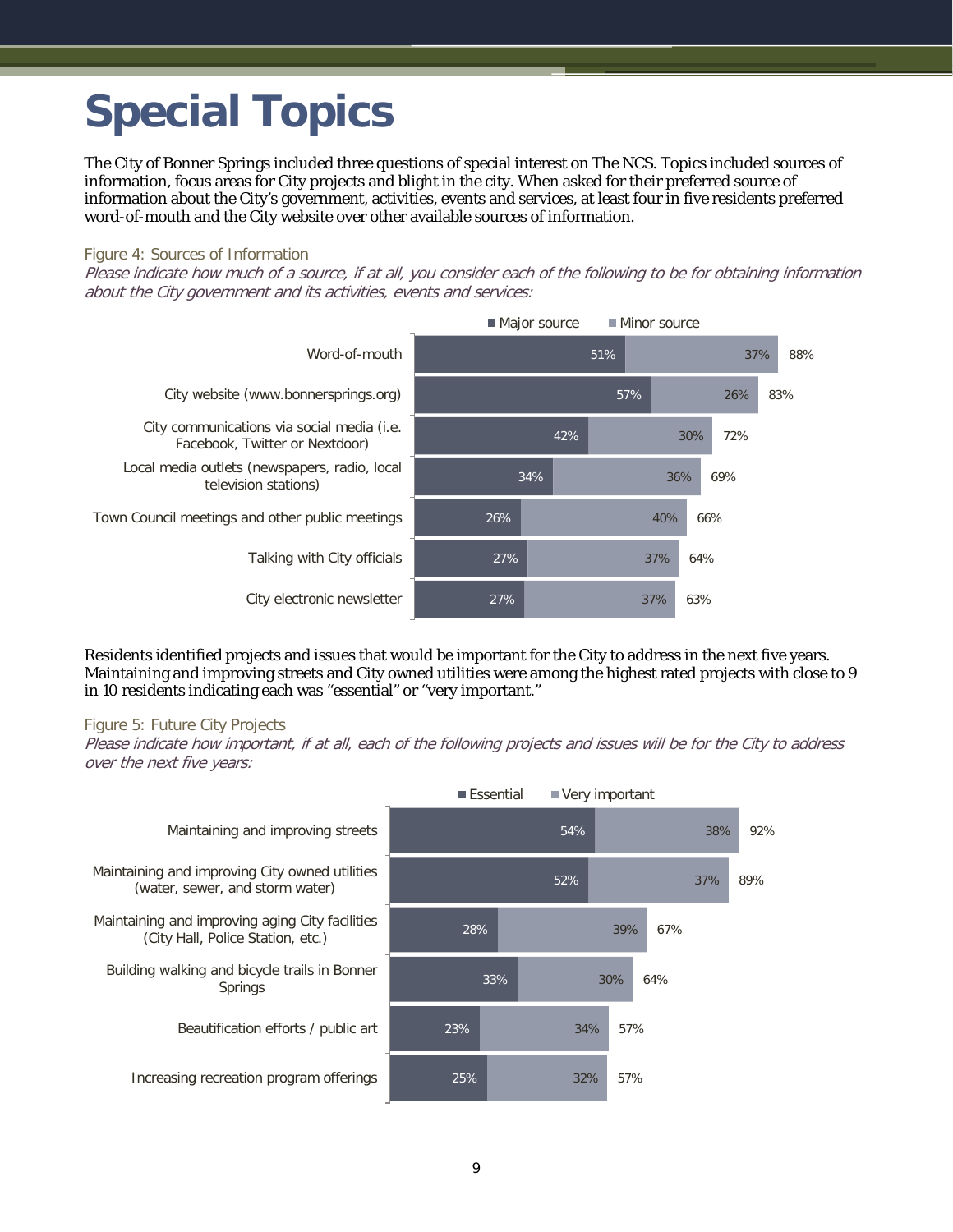Finally, residents indicated the extent to which run-down buildings, weed lots and junk vehicles were a problem in Bonner Springs. While few felt blight was a "major" problem in the city, about three-quarters of respondents felt it was a "moderate" or "minor" problem.

Figure 6: Blight in Bonner Springs To what degree, if at all, are run-down buildings, weed lots or junk vehicles a problem in Bonner Springs?